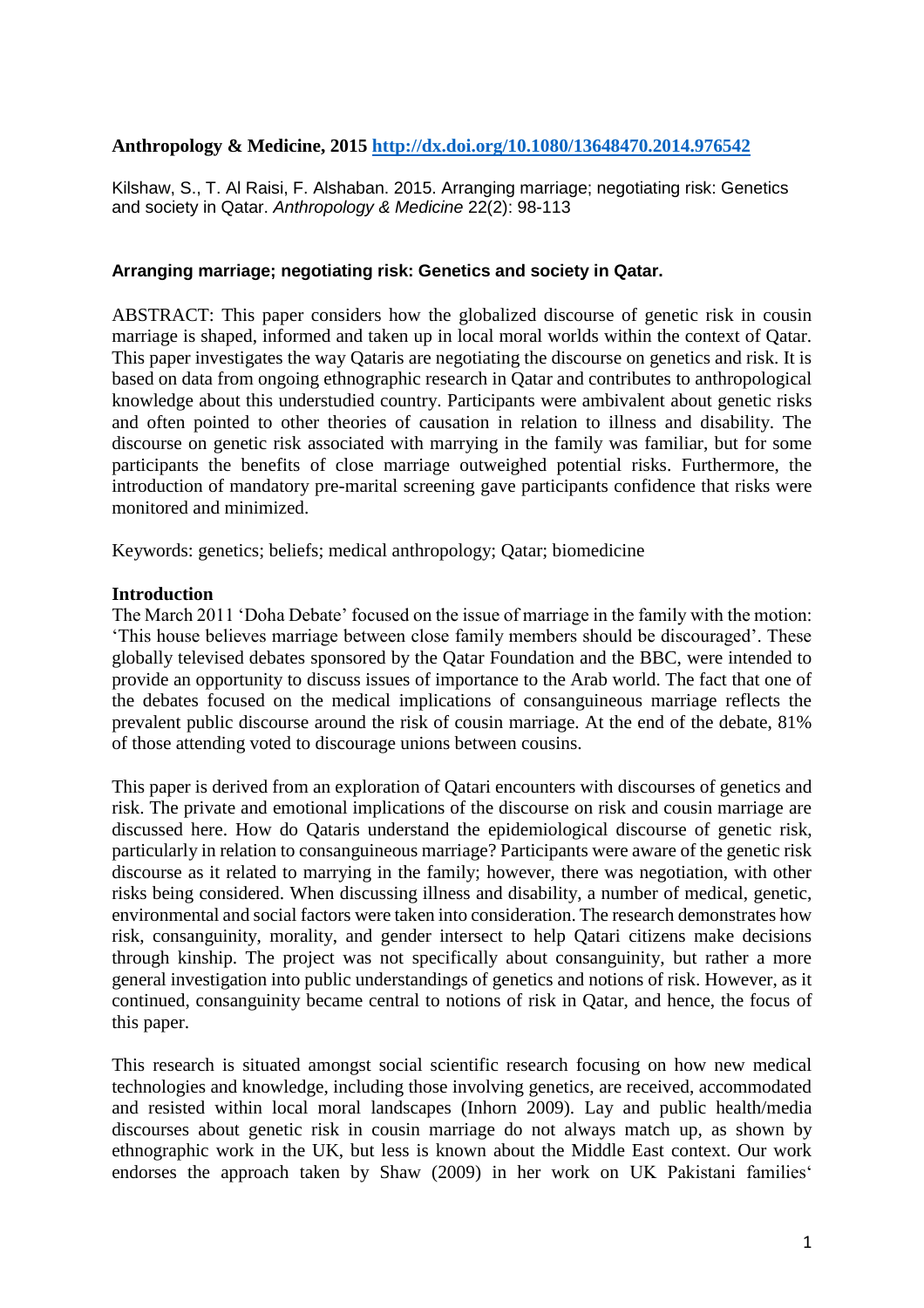understandings of genetic risk. Despite the UK medical discourse on the elevated risk of consanguinity, the Pakistani people Shaw interviewed were not concerned about increased risk. Indeed, genetic risk was seen as irrelevant; thus, a 'differently constituted perception of risk' was present (Shaw 2009, 3). Shaw's use of Mary Douglas's work on risk as a framework for understanding British Pakistani couples' responses to genetic counselling resonates with our research approach. Thus, this research aims to map the perception of risk in Qatar; to develop a localized description of such understandings of genetic risk in a different context. In Qatar, the most common form of marriage is within the family and, thus, the context has important differences compared with the community studied by Shaw, where the marriage practice differed from the wider community. The Qatari government and medical practices are familiar with, and relatively supportive of, marriage in the family. This research adds to knowledge of public perspectives of genetic risk in consanguineous marriage by reporting from Qatar and endorsing in this context observations made in research with British Pakistanis.

The research is informed by current knowledge and analytical approaches to the topic in the Middle East region. A variety of scholars (i.e. Panter-Brick 1991, Raz 2005, Beaudevin 2013) have explored genetics and understandings of genetic risk in the Middle East. Raz (2005) explored what happens when this 'newly discovered scientific notion of 'fate' encounters its traditional and religious conception' (Raz 2005, xv), in this case amongst an inbred Negev Bedouin community in Israel. Particularly relevant as a study of genetic counselling in this social context is the preference for arranged patrilateral parallel cousin marriage and the religious ban on abortion. Beaudevin (2013) explored inherited blood disorders (IBD): serious genetic chronic conditions that affect red blood cells where the inheritance pattern is recessive. The Omani context she explored 'is a striking example of the way increased biomedical knowledge and the outcomes of its applications can affect a society' (Beaudevin 2013, 185). Panter-Brick's (1991) research examined parental understanding of genetic inheritance in Saudi Arabia and revealed that knowledge of genetics has 'profound ramifications on family relationships, which are perhaps the central element of Saudi culture' (Panter-Brick (1991, 1300). Scholarly works, such as those mentioned above have shed light on the way encounters with genetics alter social life and understandings in fundamental ways. While 'genetic research takes special importance in consanguineous communities where endogamy increases the prevalence of recessive genetic diseases, such communities often have traditional values that are incongruent with the "standard view" of genetic counselling' (Raz 2005, xvii).

### **The project**

In fieldwork conducted over 12 months (February 2012February 2013), accounts were collected about notions of health risk and, particularly, genetic risk. The site of the project was a school for children with special needs in Doha. Associated with the school and on the same site was a medical centre that focused on human genetic disorders, particularly those in children that lead to disability. Here, diseases were diagnosed and research conducted: the latter focused on gene discovery and autism, and gene discovery and epilepsy, in addition to identifying the disease-causing mechanism behind cognitive disabilities. The centre offered comprehensive research and care, which included counselling, education and childcare advice for parents of children with the diseases that were studied. The 2 S. Kilshaw et al. Downloaded by [Susie Kilshaw] at 02:07 29 January 2015 current research focused on the families of the pupils in the school. Pupils at the school were affected by some form of disability: some had diagnosed genetic conditions, others had conditions in which genetic factors were investigated as a contributing cause and many others had conditions where there was some uncertainty as to the cause. Conditions included: Down's syndrome, Batten disease, IDD, Autism, William syndrome.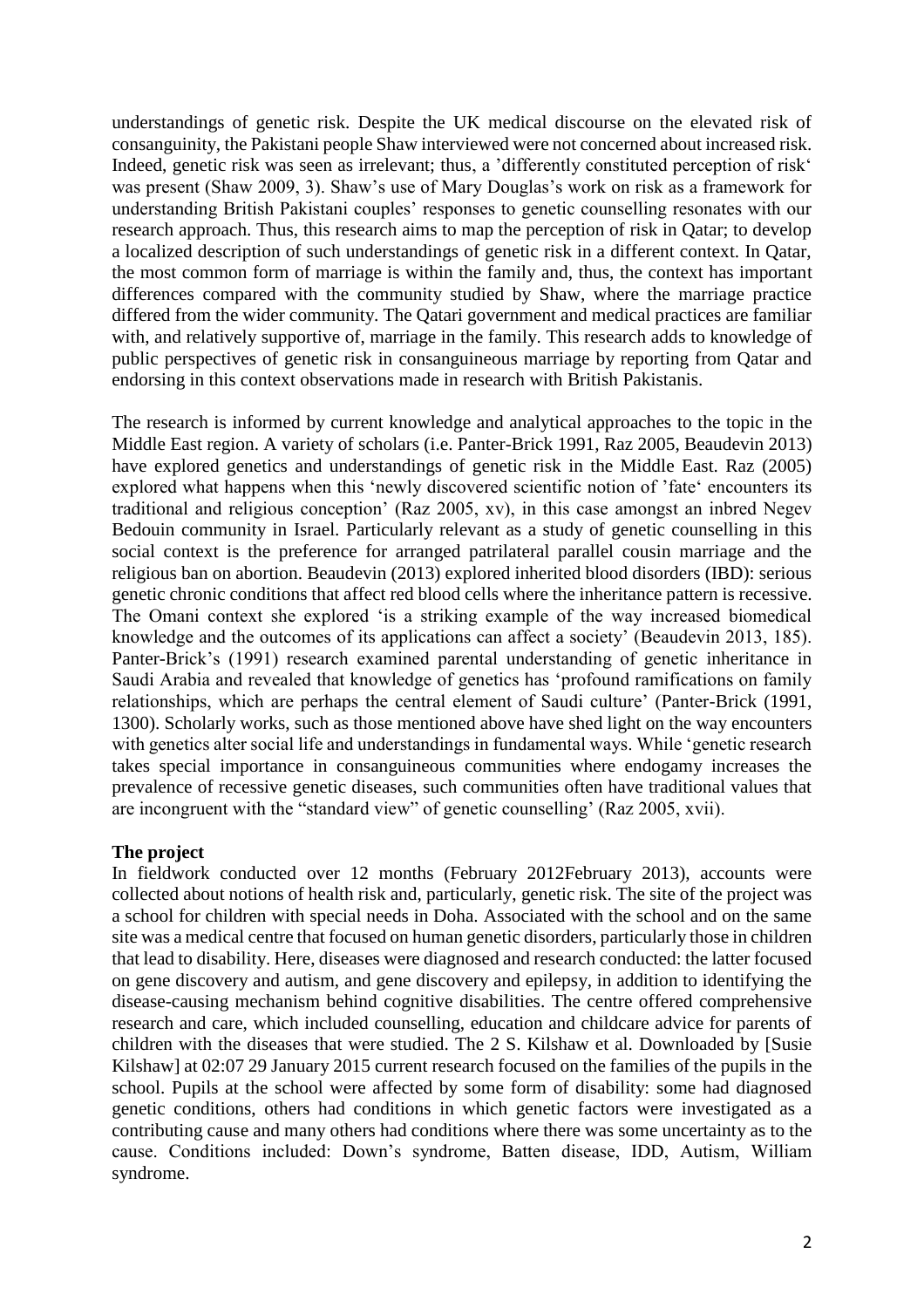We conducted primary interviews with 45 families to better understand their experience of having a young family member with a disability. Participants were invited to meet with the researchers by their social workers, who liaised with the families on a regular basis. This was deemed the most appropriate way to approach the families. On most occasions the mother and/or father was interviewed, but at times an adult sibling would arrive in their place. Interviews were conducted at the centre or at a meeting place at the request of the interviewee and lasted between 45 minutes and 3 hours. Follow up interviews were conducted with 11 of the families. The second author conducted the majority of interviews in Arabic, with the lead author (who is not fluent in Arabic) in attendance to help direct the interview. Using an interview script, the research assistant translated the responses to the lead author to allow for further questioning. Interviews were recorded, transcribed and translated at a later date. In addition to the main participants, professionals involved in the creation of genetic knowledge and those at the interface between the public and genetic discourse were interviewed including: social workers, geneticists, lab technicians, and those involved in medical screening programmes. The data for this paper are derived from preliminary analysis of material from 23 interviews and represents initial findings from ongoing analysis.

Because of the presence of the medical genetics centre at the same facility as the school, families of students were at the interface of public understandings of genetics. According to their website, the centre supplied 'Provision of diagnostic and counselling services to patients and families with genetic disorders' enrolled in the school and the 'management and followup of patients with genetic disorders for a comprehensive oversight of their health-care.' The centre's website explains that the 'main objective of the centre is the translation of research findings into clinically available testing for genetic diseases such as autism. To this end the centre works closely to develop new tests for genetic disorders as their genetic bases become identified'. Families had been exposed to genetics through general discussions by staff. Some had been more directly exposed through genetic testing, and genetic counselling was offered at the site.

The interviews included collecting basic demographic information about the family, marriage patterns, education and occupation. General questions about notions of health and illness and risk were asked. Questions were asked to probe notions of inheritance and genetics, i.e. 'who provides the genetic material to a child' as well as questions to explore how traits (i.e. intelligence, physical traits, and so on) were passed down through generations. The interview invited a discussion about the pupil and their disability, including diagnosis, theory of causation, and interactions with the medical profession. The interview also focused on broader themes about illness and/or disability in other family members. The authors also asked questions about genetics more generally to assess participants' knowledge of and comfort with genetic discourse.

#### **Genetic risk and cousin marriage**

Consanguinity is usually defined as the intermarriage of two individuals who have at least one ancestor in common, the ancestor being no more distant than a great-great grandparent. Across the Middle Eastern region, the rates of consanguinity range in most societies from 20% to 55% of all marital unions (Bittles et al. 1991; Bittles 2012). In Saudi Arabia, marriages between relatives are reported to be as high as 57% (El-Hazmi et al. 1995) with up to 31.4% between first cousins (Panter-Brick 1991). The practice is declining in Lebanon, Saudi Arabia, Kuwait, Jordan and Israeli Arab communities and the Palestinian territories but is reportedly increasing in the United Arab Emirates (UAE), Yemen, Iran and Qatar (Bittles 2011, 62). A recent study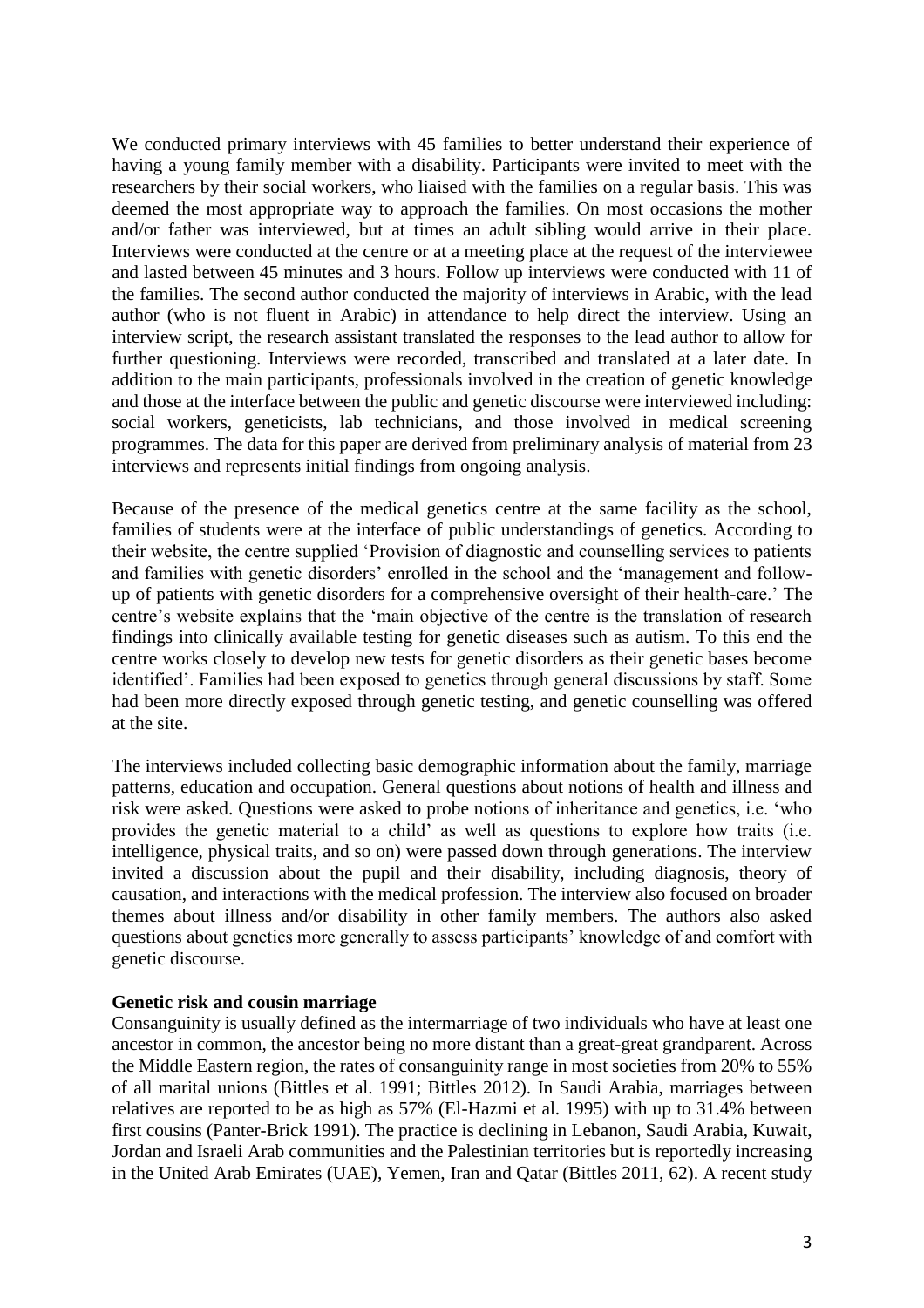has found that 54% of Qatari marriages are consanguineous, with first cousin unions being the most common: 34.8% of all marriages and 64.4% of all consanguineous unions (Bener and Hussain 2006). Recent research in Qatar (Al-Ghanim 2010) has shown that consanguineous marriage continues to be common and the perseverance of this practice challenges fundamental assumptions about the correlation between modernization and social change.

In the Middle East it is not merely consanguinity but endogamy (Khlat 1997) that are practised. While the former indicates marriages between blood relations, the latter is a more comprehensive term that describes a societal preference for selecting a marriage partner from within a particular group, over generations (Sandridge et al. 2010). As a result of the practice, Middle Eastern Muslim populations have high frequencies of autosomal recessive disorders, homozygosity of autosomal and X-linked traits, and a plethora of new genetic syndromes and variants, the majority of them autosomal recessive (Inhorn et al. 2009). Other recessive conditions associated with parental consanguinity cause not infant death but long-term physical or intellectual problems, or both (Shaw 2009). The practice of consanguinity has been proposed as a contributor to the presence of health problems in the Middle East generally and Qatar specifically (Al-Gazali et al. 1995; Abdulrazzaq et al. 1997), especially autosomal recessive diseases (Teebi 1994; Hegab and Al-Mutawa 1996; Al-Fuzae, Aboolbacker, and Al-Saleh 1998; El-Shanti et al. 2006). In Consanguinity in Context, Bittles (2012) provides an excellent overview of the prevalence and effects of consanguinity whilst also providing a measured approach to shedding light on the 'past factual errors and misunderstandings that have bedeviled the subject' (Bittles 2012, 225). Current data indicate that, on average, first cousin offspring experience and additional 3.7% mortality from approximately 28 weeks gestation to 1012 years of age (Bittles 2012, 227). Children produced by such unions have an additional median risk of 3.3% in regards to birth defects (i.e. a total additional risk of 7% prereproductive morbidity or mortality) (Bittles 2012, 227). First cousins share one eighth of the same genes, meaning that they are more likely to have both inherited a faulty gene from a common ancestor, which they may both pass on to a child. Put simply, the risk of having a child with a genetic disorder is generally 23%, but rises to between 46% (or double the background risk) with first cousins (see Bennett et al. 2002; Bittles 2012). These estimates, however, do not allow for cases where such marriage has been practised for generations (see Sheridan et al. 2013; Bittles 2013). Risk is higher for offspring of repeated generations of consanguinity, which is often the case in Qatar. This paper considers the way Qataris weigh up the benefits of marrying close relatives despite the potential medical risks of doing so.

### **Discourse of genetics and genetic risk in Qatar**

One of the most powerful and pervasive ways that the discourse on genetic risk was communicated to Qataris was through the introduction in 2009 of the mandatory premarital screening programme. For any Qatari couple planning to marry, engagement with genetic risk becomes a normalized practice of social life. When participants spoke of risk they referred to the screening programme and suggested that it gave confidence that potential genetic risks of marrying in the family could be eliminated. Participants were widely in favour of the programme; however, participants were overwhelmingly uncertain about what tests were involved and the meaning behind them. The general consensus was that it was about 'compatibility'; reproductive potential or a general health screening, with participants unaware of the specific conditions tested. The introduction of premarital screening seems to have contributed to confidence in the continuation of the practice. Indeed, this may be reflecting the ambivalence to a globalizing discourse of genetic risk and cousin marriage interacting with strongly held beliefs about marriage practices. Screening includes: sickle cell anaemia; thalassemia, testing of the clotting factor to discover Haemophilia (if there is a family history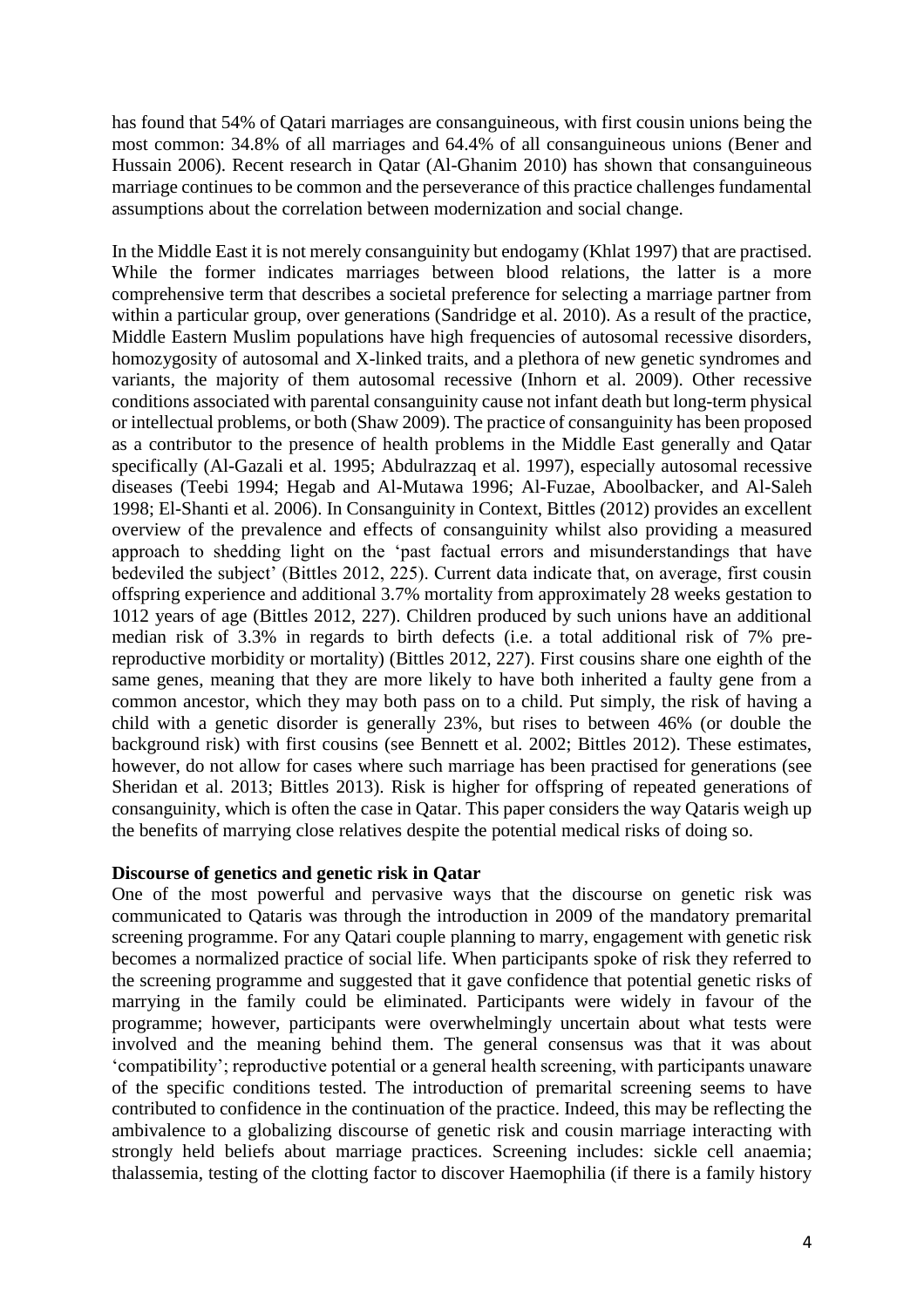or any medical indicators of the disease), syphilis, HIV (AIDS), hepatitis B and C and thus is not just for genetic conditions.

There is a degree of ambivalence in terms of the public health message of such risk. On the one hand there is the message that marrying in the family is risky and on the other hand there seems to be a notion that the practice is central to Qatari culture and should be protected. The Qatari Supreme Council of Health's website says:

By the development of genetic engineering and the accomplishment of the chromosomes' map, premarital medical screening has gained a number of advantages including...

- To control the prevalence of disability and the delivery of children with abnormalities;
- To maintain early detection and treatment and secure happy marriages;
- To maintain protection and safety for the whole society and the nation at large.

Thus, healthy and proper marriage is guaranteed and the married couple could be aware of the probable diseases that may inflict their children.

Screening can give confidence that risk is minimized and managed. Thus, despite the surrounding discourse about genetic risk there is an endorsement of the practice. Clinicians are aware that marrying in the family is common in Qatar and is seen as part of Qatari culture. There is a genetics lab at the main Hamad Medical Corporation (HMC) and a genetic counselling service. The centre that hosted this research project was one of main sites for genetics in Qatar where they 'focused on human genetic disorders, particularly in children, which lead to disability'. Public lectures organized by The Ministry of Social Affairs and Qatar University have focused on consanguinity and genetic disorders to increase people's awareness about the genetic diseases. The discourse of risk of marrying in the family was also disseminated in schools and on radio and television programmes. As Shaw (2006) has shown, the discourse of risk takes diverse forms even across a single national domain.

The religious context is relevant in that cousin marriage is allowed in Islam, yet some religious teachings suggest that this should be limited, i.e. should not occur generation after generation. In one Hadith, Prophet Mohammad says: 'Marry people who are not your relatives; do not marry your close relatives.' While listing the qualities to be sought in spouses to marry in accordance with the Sunnah, Imam Ghazali states that one should not marry his cousin. He quotes the following hadith: 'Do not marry a woman who is a close relative of yours because your child will be weak and puny.'1 The prophet himself married his cousin 'Zainab' and he also married off his daughter 'Fatima' to his cousin 'Ali'.

### **Marriage in the family: outside observers**

The practice of cousin marriage or, more broadly of 'marrying in the family' is one that has garnered a great deal of attention both within and without academia and within and without the Middle East. When discussing the research with the expatriate community in Qatar, the lead author found much curiosity about cousin marriage and arranged marriage. Despite living in Qatar for several years, most people's impressions of the host culture often centred on a taboo about cousin marriage, as well as an ignorance of actual marriage practices amongst Arabs. Cousin marriage has become the key marker of cultural difference, a 'sort of culture [that] is unacceptable in the twentieth century' (Cryer 2005 in Shaw 2009). In the UK, marrying a first cousin tends to be regarded as unnatural and biologically risky, immoral and evocative of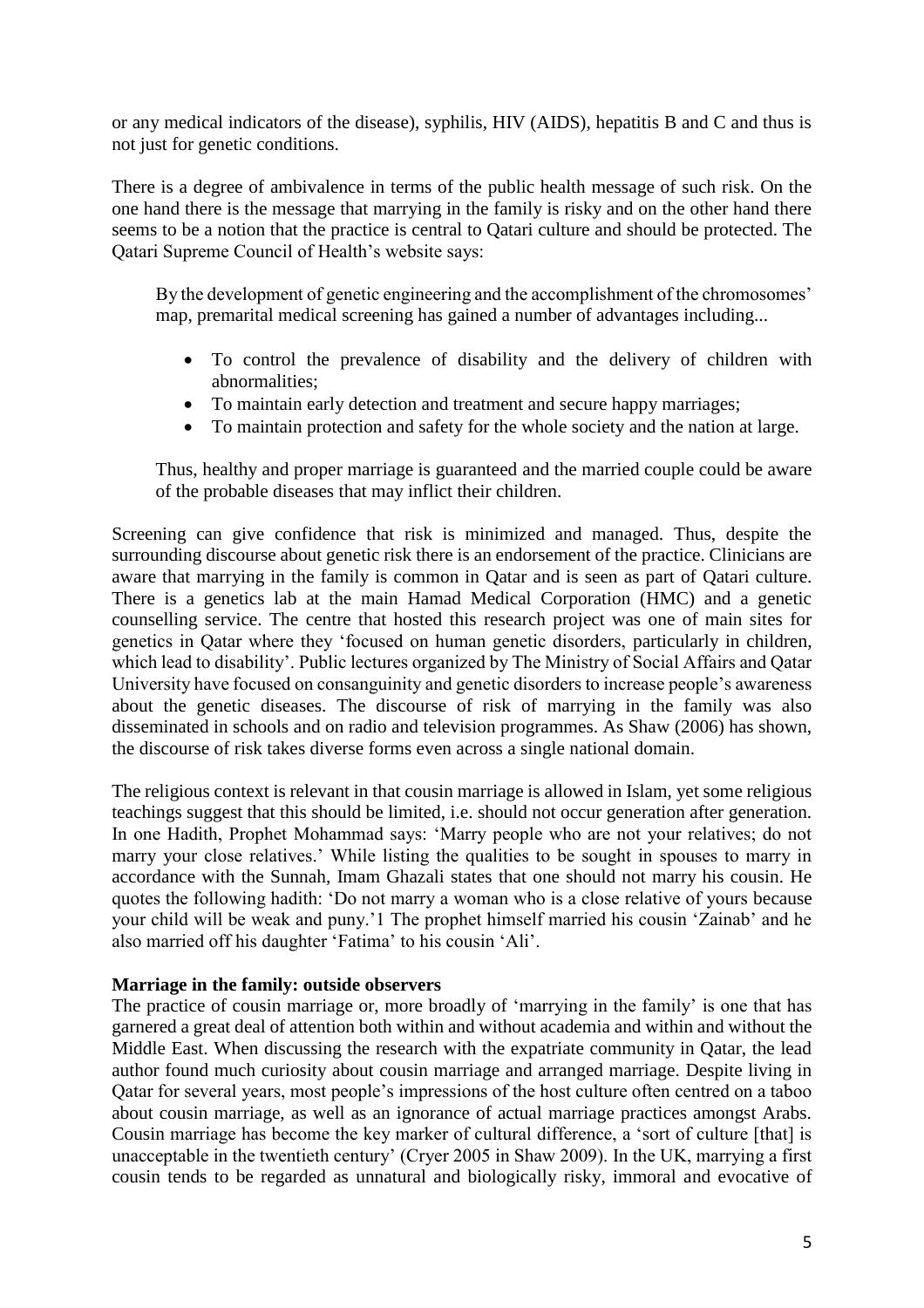incest. It is also often regarded as illegal, as countering religious or civil law (Shaw 2009). Similarly, it would seem that arranged marriage was commonly and mistakenly conflated with forced marriage.

The global spread of biomedicine has brought with it a globalizing discourse of risk accompanying the practice of consanguinity. As Shiloh et al. (1995, 1301) suggest, such notions have 'penetrated even in societies where this kind of marriage is common, and have been integrated into more general attitudes and beliefs about consanguinity'. Such is the case in Qatar where, despite being a dominant marriage pattern, the negative discourse of risk has been integrated into public discourse, possibly linked to the country's continuing move toward modernization. However, this is not a straightforward integration, with individuals considering and negotiating risks. Indeed, at the individual, community, and state levels there is ambiguity about the nature of risk and how best to manage it. Thus, Qatar provides an interesting context to explore issues around the communication and reaction to discourses of genetic risk where, despite the global spread of biomedicine, a culture of transnational research, and a commitment to modernization: one can witness not only a continuing dedication to, but an increase in, the practice of consanguinity.

Attitudes of Western cultures and medical professionals toward consanguinity are often negative, ostensibly because of the impact on health (for example, see Shiloh et al. 1995; Bittles and Makov 1988). As Bittles (2012, 1) outlines, 'major problems can arise when a term with a quite specific scientific definition becomes part of everyday speech ... Unfortunately, the terms inbred and inbreeding also fall into this category and, as a result, it has become virtually impossible to persuade members of the general public that inbreeding, and by extension marriage between biological relatives, can be anything other than harmful.' This is despite the fact that there are many examples of deliberate inbreeding that have resulted in healthy and fertile stock (Bittles 2012) and that there is growing evidence that the deleterious effects of consanguinity are grossly exaggerated (i.e. see Shiloh 1995). Health workers in Western countries often exert pressure against the custom (Modell 1991). Shaw (2009, 49) states:

Public perceptions of risk are not neutral: a 'climate of disapproval grounds the belief that certain deeds are dangerous' (Douglas 1992, 27). Moreover, in the current political climate of Muslim/non-Muslim relations in contemporary Europe, the biological risk of cousin marriage provides 'scientific' grounds for disapproval of a marriage practice that singles out and blames a minority Pakistanis, or, by erroneous extension, 'Asians' or 'Muslims' for persisting in risky behavior, resisting cultural conformity.

### **Fatima: negotiating Risks; considering causation**

Participants were aware of the discourse of genetic risk and a link with marriage practices. Fatima, who was related to her husband: 'our grandfathers were brothers', said of marrying in the family:

I think it strengthens the family relationships ... and no matter what the girl would still be among her family. I know some couples who are not related but their family relationships are still very strong. [Your daughter? What would you prefer?] The most important thing is that he is a gentle religious man.

Fatima is from a large Bedouin tribe known to favour consanguineous unions. Indeed, this tribe was often referred to as an example of the dangers of marrying in the family, as they are said to have a significant number of members with disabilities. Fatima referred to her son as having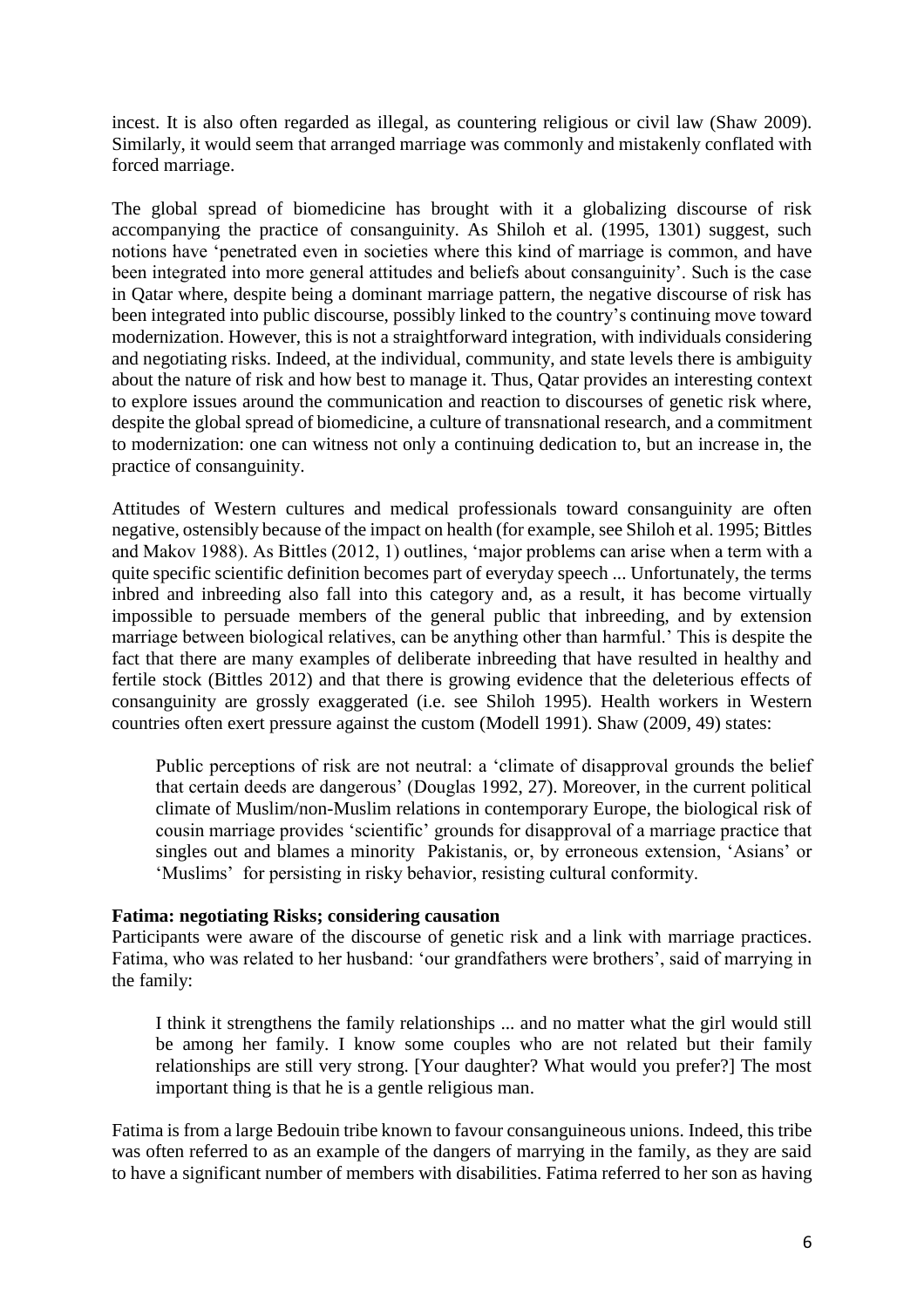'slight mental retardation', and said that they had undergone tests 'to see if it was genetic' but she reported that no one ever told her the results, so she was uncertain of the cause of his disability. Participants often expressed ambivalence and/or confusion about the process of diagnosis and testing. Fatima implied that she suspected an incident and medical intervention, including taking antibiotics and analgesives, in the early stages of her pregnancy might have caused her son's condition. Like Fatima, many participants were uncertain about the cause of their child's disability. They mentioned numerous possibilities including, evil eye, environmental factors such as pollution, mercury in vaccinations, and MMR (in the case of autism). Panter-Brick's (1991) research with 36 Saudi families found that despite an awareness of genetic risk, participants often accounted for illness and disability through explanation such as: 'evil eye', 'God's will' and illness or upset during pregnancy. Evil eye, also known as 'the look' (nathra) is cast by women, 'who may be jealous, envious or simply wicked, and who intentionally or unintentionally harm a child at a glance' (Panter-Brick 1991, 1297). In the lead author's ongoing work participants commonly refer to evil eye as a cause of miscarriage and illness more generally. Belief in the evil eye is prevalent throughout the Middle East (i.e. Spooner 1970; Ibrahim and Cole 1978; Meleis and Sorrell 1981), but we have found it to be a sensitive issue as it is seen as old fashioned or against Islam. Both of which are problematic in Qatar, which is focused on being seen as a modern nation. In light of this, the ease at which the women participants in the author's pregnancy and miscarriage project speak about evil eye is noteworthy. A number of participants suggested that the Gulf War and its associated chemicals had led to increases in certain illnesses and disorders. The mother's emotional and physical state whilst pregnant was cited as a possible cause of illness or disability, as is reflected in Fatima's discussion. In particular, if the mother was stressed, upset or if she experienced a shock, such as the death of a loved one. This resonates with the lead author's project on Qatari experiences of pregnancy where women suggest that their emotional state can affect the baby in terms of illness, disability or temperament.

Family members, particularly the parents of a disabled person, discussed a process of coming to terms with the condition mainly through faith in God. Discussions of faith also permeated theories of causation. Aisha described the cause of Down's syndrome:

It is something that is out of our hands. It is from Allah, the lord of the worlds. It is caused by chromosomal disorder. I don't know the reason... [What do you think is the cause?] I don't know. However, I was feeling down when I was pregnant with him... There is no one in the family nor my husband family. My husband is not a relative. ...The time before I got pregnant, I was upset. The stress continued for few months. I mean the whole pregnancy period was very stressful.

Ultimately, the conditions were seen as coming from God. The fact that the child's disability was divinely assigned gave participants comfort and allowed them to come to terms with their family member's disability and the demands of caring for them. As Aisha said: I feel that this baby is blessed. He came and everything good came with him.

Abdullah, the father of a severely autistic son, explained that he often tells his wife that:

We might have our health and wealth because of him. Allah gives you something and put something nice with it. Allah takes away something and makes it up for you with something better. I mean you might have a healthy child but when he reaches 20 or 22 years old, he dies suddenly in an accident. Yesterday I went to give my condolences to a person who lost his son in an accident.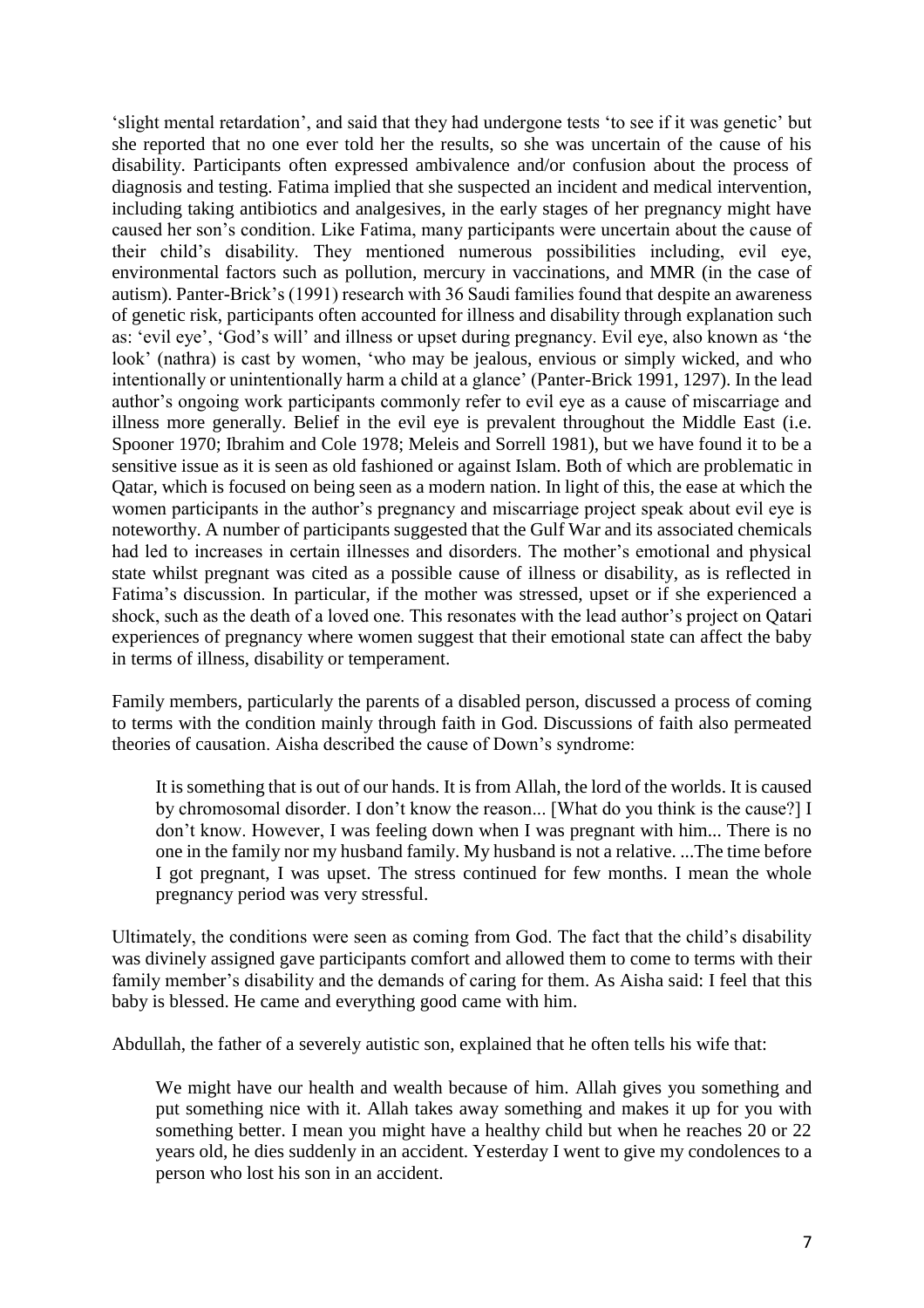Genetic explanations, 'like theories that invoke germs or other environmental causes, provide a mechanism, but probabilistic concepts of chance leave a void that appeals to God's will serve to fill' (Shaw 2009, 147). Genetic mechanisms are often invoked at the same time, attributing genetic disorders to forces beyond human understanding. Featherstone and colleagues report that Anglo Britishers affected by genetic disorders often attribute this to fate of destiny, as if in a kind of biological predestination (Featherstone et al. 2006, 6970, 113).

## **Marrying in the family: medical risk**

Whilst aware of the discourse of risk, many participants seemed unsure of the reality of such risks. Many used anecdotal evidence to support their uncertainty. Shaw's Pakistani participants expressed scepticism of the thesis of cousin marriage causing disabilities 'by making the accurate lay epidemiological observations that English people do not marry cousins but still have children with disabilities and the vast majority of Pakistanis marry cousins and have children who are perfectly healthy' (Shaw 2009, 58). Similarly, Saudi families thought that a genetic illness should affect all children, rather than a few and should appear soon after birth; they stressed that other relatives had married cousins and 'were blessed with normal children' (Panter-Brick 1991, 1297). Qatari participants cited examples where cousin couples had many health children or referred to families where offspring had disabilities despite the parents being unrelated.

Wadha, a 33-year-old mother of nine explained that people often suggest that her son's disability (harelip) is due to 'inheritance', but she refers to it as 'fate':

One of my sisters is married to my father's sister's son and all of her children are normal. Many cases of marrying within the family in our family and nothing happened.

In the miscarriage study, one participant suggested that the most common cause of miscarriage was due to 'hereditary' and later explained that it is likely due to a woman being married to her cousin. Although she herself was married to her cousin she explained that she did not worry 'because at the end everything is according to God's will. We have many [marriages within the family] and thanks God we don't have any problems.'

Mona, the sister of an 18-year-old, suffering with homocystinuria said her brother's condition was common in Qatar:

I did not know about it before but then I discovered that it is very well-spread, especially in some tribes ... among certain tribes who have the habit of marrying within the family ... I think it is important that people educate themselves. It is a disease that is caused by marrying within the family. However, my uncle mother side is married to a Syrian woman and they had a child who has this condition. I expect that it is genetic ... [I]t is a disease that it does not have to be in the father nor the mother but it appears in their children ... Not carriers. It is a defect in the gene itself. They say it is caused if an old person is married to a younger person or it is because of 'marrying within the family'. There are only 90 cases in the clinic that I go to. All the cases are from certain tribes who are known to have the habit of marrying within the family. Although my father is not a close relative to my mother but they are in the same tribe and my brother is affected.

When her brother was diagnosed the doctors said it 'was in the blood' and the cause was 'marriage in the family'. As a public health discourse, the consanguinity thesis 'contains the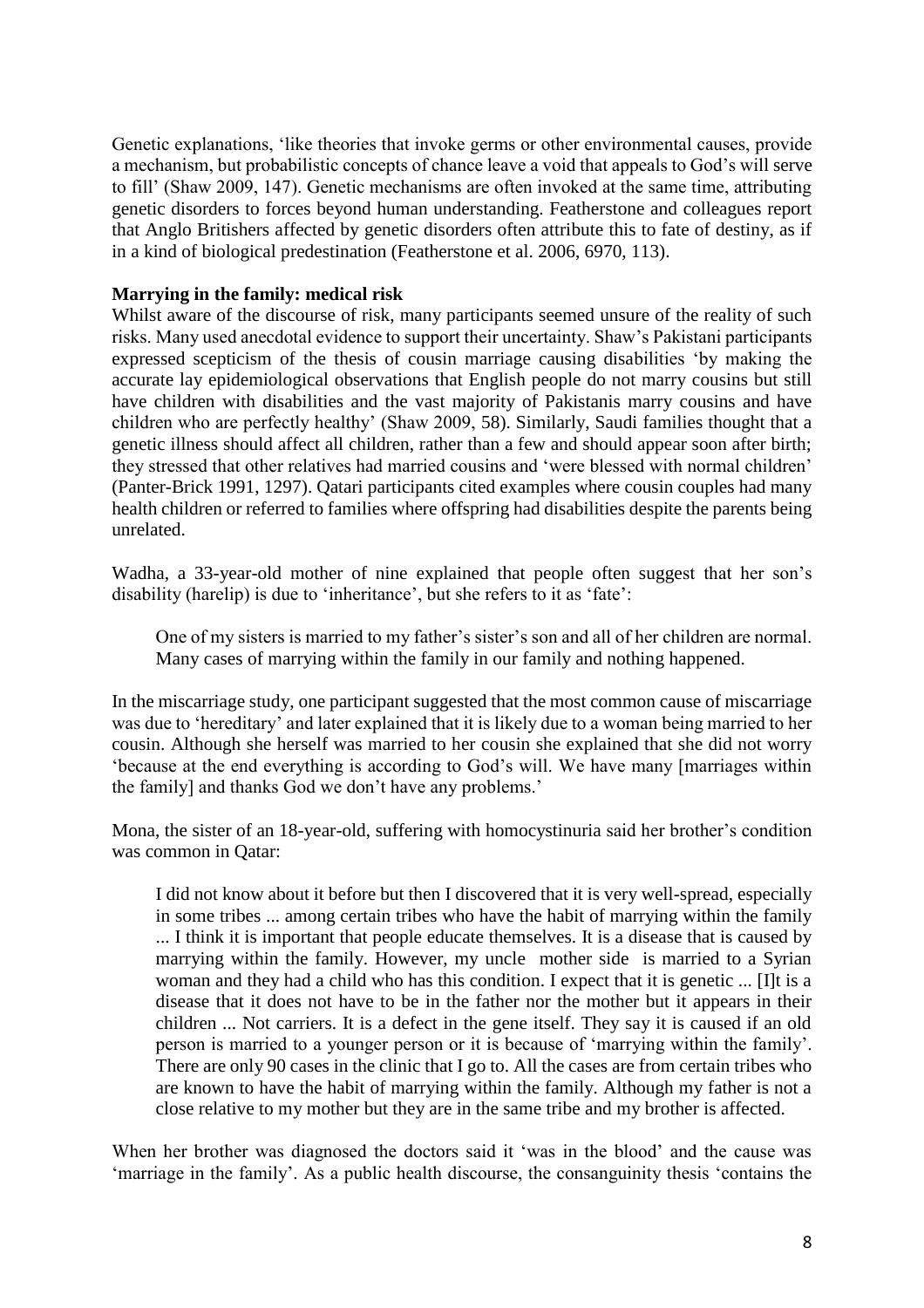potential for stigmatizing difference or creating a "spoiled" self-identity' (Goffman 1990), for individuals or groups who are 'singled out as a risk on the basis of their marriage pattern' (Shaw 2009, 55).

Maryam, the 43-year-old mother of Ahmed, explained that despite there being no familial relationship between her and her husband, most people assumed her son's condition was due to a close marriage:

From birth, they keep asking me whether my marriage is within the family. When I say 'no', they get surprised. 'How come the marriage is not in the family and you still had a child like this'? It is linked in people's mind that marriage within the family is the main cause of having handicapped or unhealthy children. I also see many people who are married within the family and still have very healthy children. I think it is better to marry from outside the family if they know that they have health problems in the family. ... I don't know why this condition occurred to my child. There are risks but not as much as the risks of marrying within the family. If we say that 10% are the risks of marrying outside the family, 60% will be from marrying within the family. This condition is rare. When I had this baby I was young. I was in my twenties and this is what was shocking. 'How come you had a Down child and you are still young and it's your first pregnancy?' In my case it is a defect in the division of chromosomes ... I panicked in every pregnancy. I expected that I would have a similar baby every time.

Shaw found that in some medical and lay circles, consanguineous marriage had become a popular general explanation for ill health; one that locates their poor health outcomes within their genetic and cultural background (Shaw 2009, 54) and that may overlook other factors.

### **Marrying out: risking harmony**

Abdullah and his wife explained how their son has severe autism and they spoke at length about the difficulties in caring for him. Abdullah is related to his wife 'my father and her grandfather were brothers.' He continued, 'this can be a factor to acquire inherited diseases'. His wife later said:

Yes. Marriage within the family increases the incidence of diseases. What is reason of the increase in autism rate?

Abdullah then added,

If you think about it, more autistic children are born every year...

After an evening of drinking tea, Abdullah, explained how one had to negotiate a variety of considerations and risks when one contemplated marriage for one's children:

Look ... with regard to the psychological aspect, [marrying in the family] is good. If your sister is married to your cousin, this is better than marrying a stranger. Her children will be like ours ... A stranger did not take her ... For instance, you will feel free to visit them anytime ... it's better than visiting a stranger's home. If he is a stranger, the relationship would be formal between both families. His wife added: They have different habits; she would not be comfortable. Abdullah continued: Imagine that someone is married to... Someone from Emirates or Oman or some other place and she is from here ... their habits differ from ours. [Are Gulf Arabians not the same?] No they are not ... it is difficult in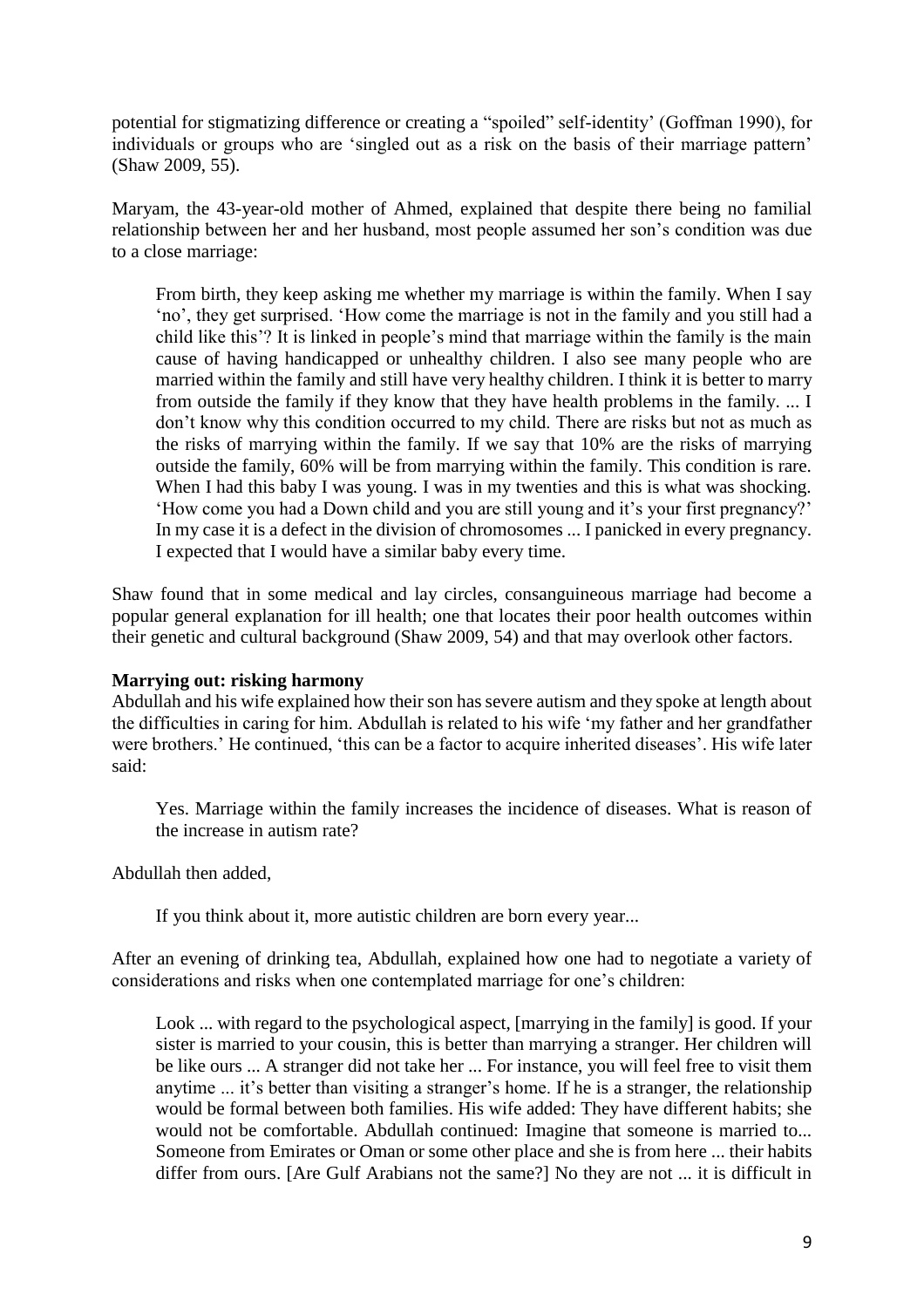the beginning, but later if she had children, she gets used to the new life. If you are married to someone who comes from another tribe ... your children will be different from your family ... You will move to another tribe; to another family ... Your name and your children's name will change ... They might have different traditions, habits, mentality, religion, and many other things ... Even the environment will change. You live in a big family and you are comfortable and suddenly somebody takes you to the other part of the world ... Many things will look weird ... Many are warning from marrying within the family for many reasons. One of the reasons is genetic diseases because many people marry within the family and actually suffer from such diseases. However, many are married within the family but do not suffer from genetic diseases ... I am 50% with and 50% against ... This is because many people who marry within the family have children who are physically and mentally weak. From the psychological aspect, marriage within the family is better because the husband will then care about my daughter, respect her but if he is a stranger ... That one is my nephew and was raised with me I know him and I know his personality and his habits ... but if he is a stranger, my daughter might not adapt to his family ... To his sisters to his mother ... But with her cousin: his mum is her aunt, her mum's sister ... She would not be lost because she knows the family very well. ... I prefer marriage within the family ... Yes. Marriage within the family has its cons and pros. However, the pros are more. I am against that the daughter marries from outside the family. The son is different he can marry from another family. It is hard for the girl to go outside her family ... she will not belong to her family anymore ... Her children name will change. I just don't like it ... My sons, it's better to let them marry wives from another family so they have better children who are healthy and everything. I feel it's hard to give my daughters away to another family.

At which point his wife laughed and exclaimed, 'this is discrimination!'

### **Marrying in and closeness**

Abdullah's eloquently describes the way one had to consider and negotiate risks when contemplating a marriage partner for one's child. Marital links, largely controlled by women, constitute the mechanism by which consanguineal ties are manipulated, channelled, redirected, and intensified (El Guindi 2012, 551). Mothers explained the process of research and investigation, not only of the intended spouse, but also the family group more broadly: was the family 'good', honest, kind, faithful. Morals are held within families and thought to be inherited.

# As Abdullah said,

I will be influenced by my father traits ... My genes are from my parents ... there are some things that you acquire from your parents like kindness, tenderness and a calm nature. This runs in the blood.

While 'outsiders can be admitted into the genealogy and do become members in ascent groups, they cannot share that group's honor and reputation. It is honor and reputation that is transmitted genealogically and which outsiders cannot share' (El Guindi 2012, 549). Thus, when considering a spouse for one's child one must consider carefully and, indeed, enquire subtly but robustly about their genealogy and the family's reputation. There is a preference for parallel first cousin marriage, specifically between a man and his father's brother's daughter (FBD), but other forms of cousin and close marriage occur. Marital preference reaffirms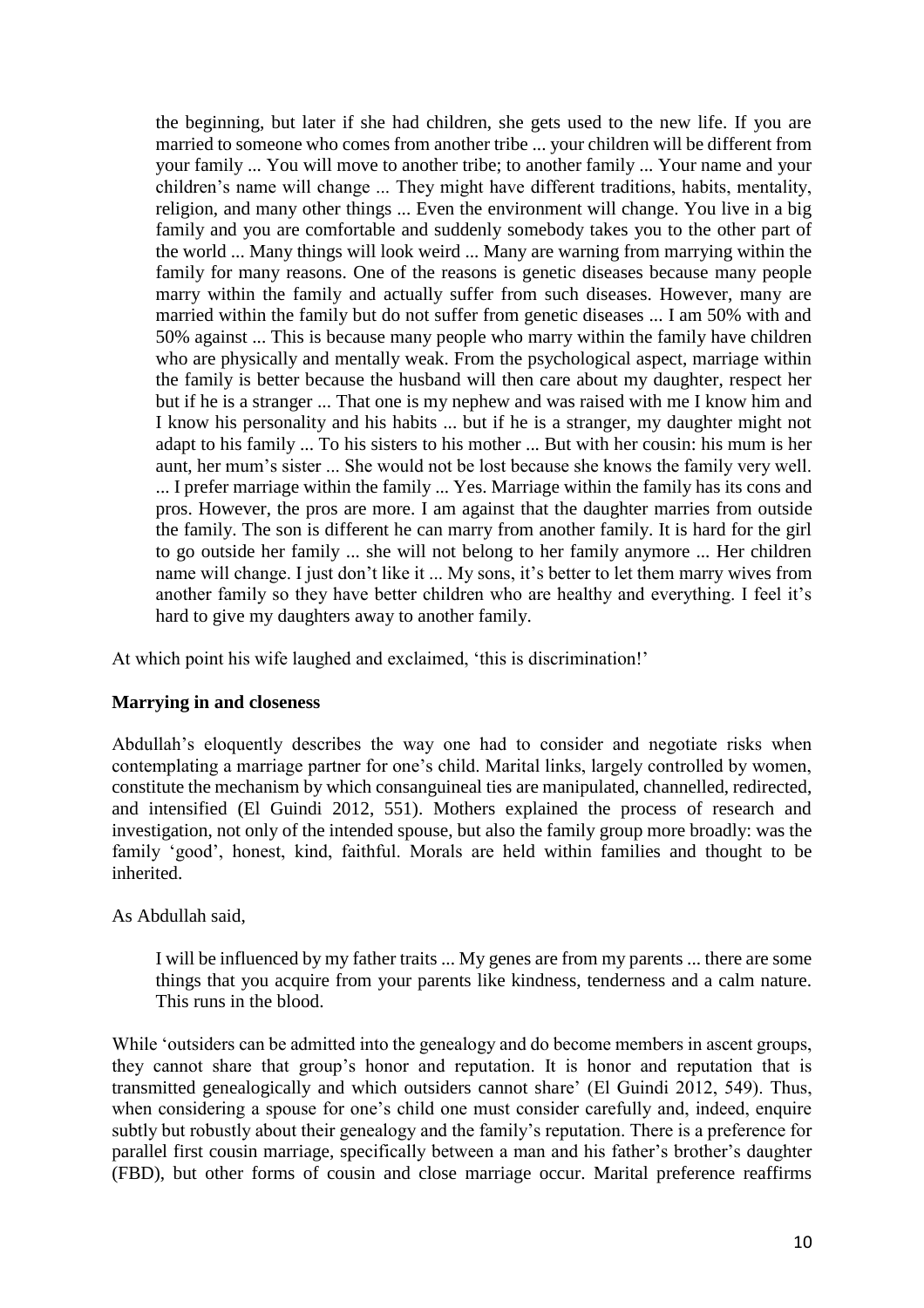endogamy and agnation. The value of marrying a cousin is that the parents will be known to one another and, thus, their moral behaviours and traits; making the prenuptial investigations and arrangements easier (Bittles 2012). There preference is forare characterized by a preference for parallel first cousin marriage, specifically between a man and his father's brother's daughter (FBD) bint al-'amm (the father's brother's daughter). As Bittles (2012, 66) emphasizes: there 'is the additional security of marrying a partner whose entire family background is known, so that any medical problems which might exist do not unexpectedly emerge after the wedding ceremony has been completed' (Bittles 1994; Khlat 1997; Hussain 1999).

Mothers explained that they were considering suitability and compatibility: sharing customs, practices and beliefs. If a woman married into a family that was very different from her own, she would not be happy. In forging marriages, women try to prevent conflict within and between lineages (El Guindi 2012, 551). Of utmost importance was a consideration for day-today interactions, as most daughters-in-law would live with their husband's family. Indeed, the reason why a cousin marriage was particularly valuable was because a daughter-in-law would also be a niece and so would be respectful to the mother. Familiarity and closeness meant greater harmony in daily life. The family has the considerable assurance of knowing and being related to her mother-in-law, thus reducing concerns regarding social incompatibility (Bittles 1994; Qidwai, Sued, and Khan 2003; Raz and Atar 2004). Marriages can be either 'close' or 'distant', but it is close marriage that is 'ideologically privileged, and given the precedence of agnatic relations over uterine, it is the patriparallel cousin who is the closest marriageable relative of all' (Holy 1989 in Clarke 2009, 39). Marrying 'close' has resonance: the nearest to a word for 'kinship' in Arabic, Qarabah, means, at root, 'closeness' (Clarke 2007); a relative is one 'close' (qarib).

As we can see from Abdullah's discussion, there is a strong rhetoric of protection (Bourdieu 1966, 227). From a male perspective, in many parts of the Arab world 'protection of one's womenfolk and one's own public standing, or "honour," which is intimately tied to them. That is to say that a man's duty of protection, on which his honour depends, paradigmatically applies to his womenfolk' (Clark 2009, 38). Despite an awareness of the potential medical risk of marrying in the family, although it is unclear how certain the risks were, there were thought to be risks of another kind if one did not marry within the family. Participants explained the importance of ensuring that a daughter was taken care of by her husband and his family. Anxiety about daughters leaving home was heightened if the husband's family were unfamiliar. As Clarke (2009, 39) comments, this 'preference for "closeness" is also an aversion to distance, to entrusting a "stranger" with one's own.' Cousin marriage protects women from the risk of marrying 'strangers', as evidenced by Charsley's (2005) work on Pakistani arranged transnational marriages: the marriage of a daughter in Britain to a trusted relative in Pakistan is a response to the risk of a woman's vulnerability to mistreatment.

This research supports Sandridge et al.'s (2010) claims of the potential advantages attributed to the practice including psycho-social benefits such as familial unity, decreased pressures on the bride in her new home, greater autonomy for women, a stronger marital bond with less risk of divorce, and a greater compatibility of the bride with her husband's family, property retention and effective transmission of the culture from generation to generation (Barth 1953; Khlat et al. 1986; Bittles 1994; Ottenheimer 1996). Sandridge et al. (2010) further elucidate that in a quickly developing nation such as Qatar, the benefit of the effective transmission of culture could create social stability, which in a period of turmoil and change could have enormous benefits. Participants explained that they had concerns about marrying in the family and referred to both medical and genetic risk and, sometimes, social risks. During Aisha's first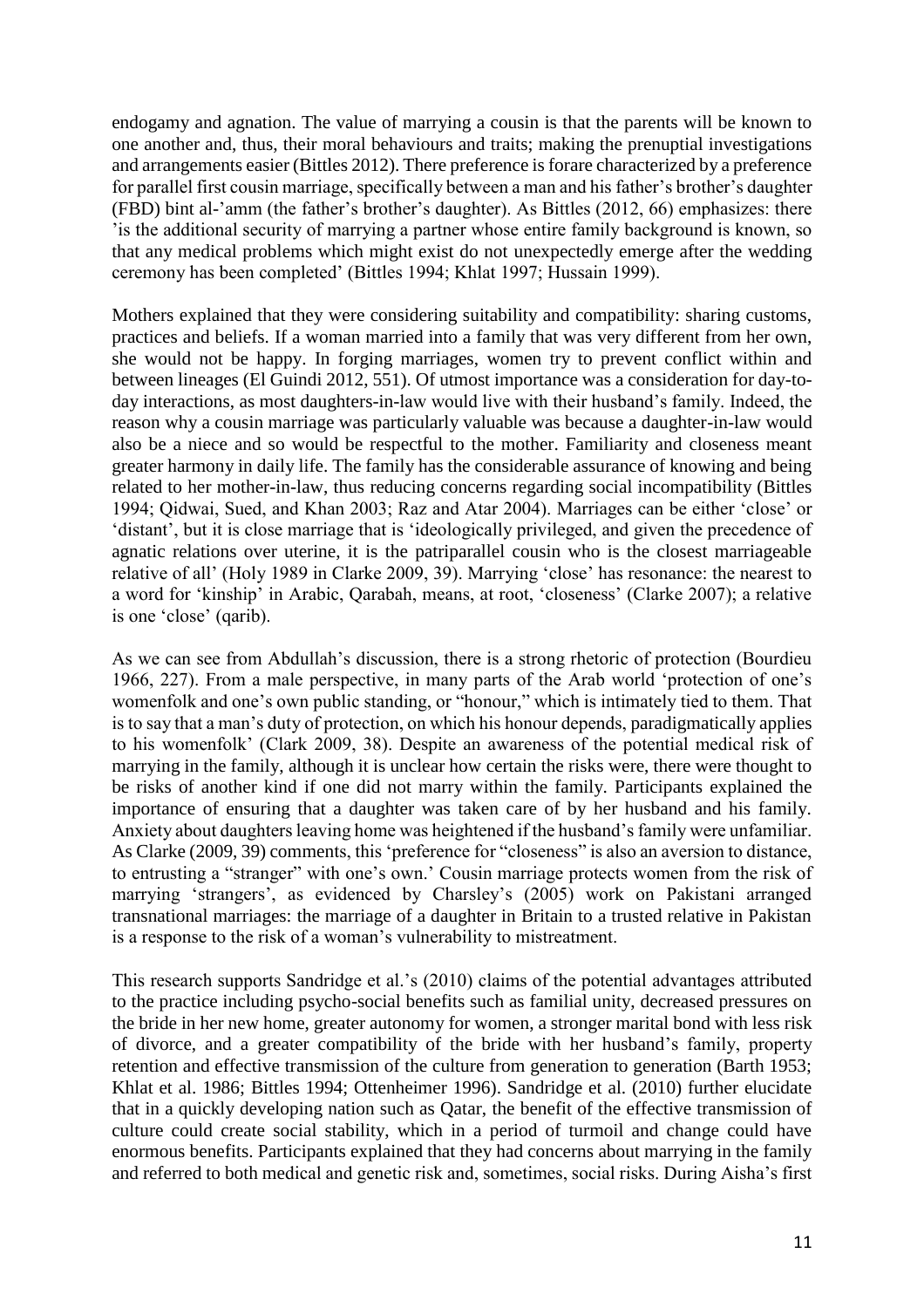interview, she spoke openly about marriage in the family. She explained that diseases could pass from grandfathers to children. During a follow up interview she expanded on this:

Yes. This is well known. Prophet Mohammed, peace upon him, didn't recommend marrying within the family because it causes many diseases, which are inherited subsequently. If the mothers were sisters and they are married to their cousins who are also brothers. It is like you are building something on poor foundation. Everything will be destroyed. Many families have freed themselves from 'marrying within the family' perspective.

She spoke generally about families in Qatar who were 'very connected'. In these families, daughters were expected to marry cousins and, 'therefore, they get inherited diseases'. Aisha then instructed the research assistant, who had been conducting the interview, to tell the lead author that 'even Islam does not recommend marriage within the family'. She explained that some in her family do marry within and in the past it was rare for a woman to marry outside, 'but now it is different. I think the trend has changed in the last 2025 years.'

### **Next generation**

There is growing sense in the younger generation that the practice should be discouraged because of the increased possibility of hereditary disorders in the offspring of such marriages, as reflected in the outcome of the Doha Debate as discussed in the introduction to this paper. This emerging research suggests that the younger generation are influenced by the discourse around genetic risk and are moving away from the practice. At the Doha debates, just five members of the 350-strong audience, made up of students from countries spanning the Middle East and North Africa, reported that they were married to or planned to marry their first cousin. However, we must also consider how much of this change is due to wanting to be perceived to be 'modern' and how this will affect actual practice. One family interviewed illustrates the way Qatari culture and marriage practices face rapid change. All six adult daughters were present at the interview, as well as the mother and father. The daughters, three of whom were married to cousins, all said that they would prefer their children to marry outside the family. One of the women, Mariam, said:

Well, we have this culture ... it is better to marry your cousin than a stranger. If anyone that wants to get married they say 'go and check your cousin'. So [your] cousin is the first choice. But these days they do have this check up or something ... like test ... .marriage test before anyone gets married either from a cousin or from another family they have to do this test.

Here, Mariam refers to the premarital screening programme, described above. She further explained that one of the reasons they tended to marry cousins is because you see them, you get to know them and she said,

From my point of view, yah, I prefer to marry my cousin, any of my cousins, to be honest! All three of us married our cousins. First cousins. Even my brother, he married our cousin. So thanks god, that we didn't find any problems, hamdullah, all of them are fine.

She continued, 'it is so popular, everyone is doing it, so it is not like it is strange.' 'When marrying a cousin, the first thing that comes to mind is that one worries about the potential problems in offspring,' Mariam explained as the others expressed their agreement. But they 'thank god' that they all have been fine. In the discussion that evening they made clear that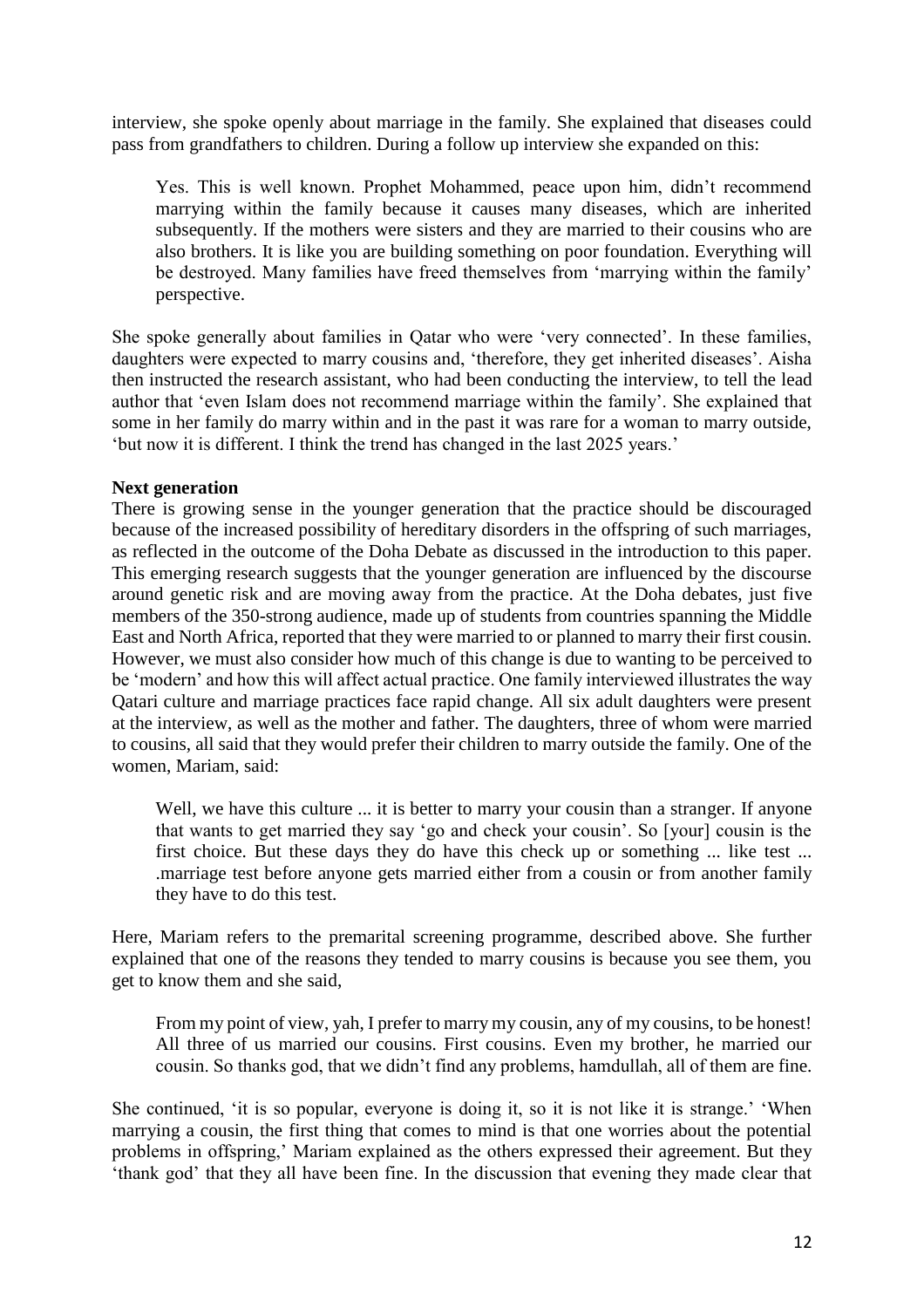these issues were separate from their son/brother's disability, which they were convinced were not genetic.

During the interview, the lead author asked the family if they would want their children to marry in the family. Their response was surprising in that all the daughters present said 'no'. Mariam said:

For my son I wouldn't encourage it, I wouldn't stop it, but I wouldn't encourage it ... Now it is open and you are reading a lot. Marrying cousins causes diseases and stuff like this, so we decided no, halas, let us stop it.

The lead author then asked if the reason for the change is specifically because of the worry of subsequent health conditions:

Yes, well because it might happen ... when you get a baby, yes, I married my cousin, that is why I got a disabled child.

Thus, part of the issue was about blame and guilt. That if one were to produce a child with disability, then one would simply not know if it were to do with cousin marriage. Her sister agreed: And it is not just disability, here we have asthma ... I think asthma is to do with marrying in the family. Qatari negotiations of marriage are complex. As Parkhurst's (2014) research in the UAE reveals, wealth is a primary concern for many Emirati. Money, as an object, and the consideration of inheritance of goods and property influence the practice of consanguineous kinship, despite this not being openly discussed. The transfer of wealth among aristocratic groups could be teased out as supportive of consanguinity and yet the authors do not have material to support this.

### **Conclusions**

In this research, which focused on public understanding of risk and genetic risk, the issue of consanguinity was ever present. A nuanced and sensitive investigation of the modern practice of cousin marriage is pertinent, particularly given the political dimension to research in the Middle East given the present climate. Even when studying or reporting upon what one might assume are relatively innocuous issues, we must be aware of the political climate. Some extreme right-wing American conservatives, for instance, seeking reasons for Arab and Muslim intransigence towards American foreign policy objectives, look to the region's notional fondness for 'clannish' 'cousin marriage', a stock, if dated, theme of the anthropological literature (Clarke 2007, 389 in Clarke 2009, 5).

Douglas (1966) argues that the modern preoccupation on risk is the way modern societies deal with danger something of concern for all cultures. Douglas's (1992, 14) assertion that risk perception is culturally shaped informs our research; despite its apparent neutral language risk is always moral and political. Douglas invites us to question why a society singles out some risks for attention and not others. Risk identification can be investigated to better understand a society's values and its social structures (i.e. Douglas 1992; Douglas and Wildavsky 1982). Of central interest here is the way that Qataris are weighing up and negotiating risks.

Returning to the 2012 Doha debate, Professor Alan Bittles, an expert on community genetics acknowledged there was an increased risk of birth defects in cousin marriages, but that increase is small. As Samar Fatany said, 'Families feel comfortable if their daughter marries within the family rather than marry a stranger, they do not know if she is going to be happy or safe if they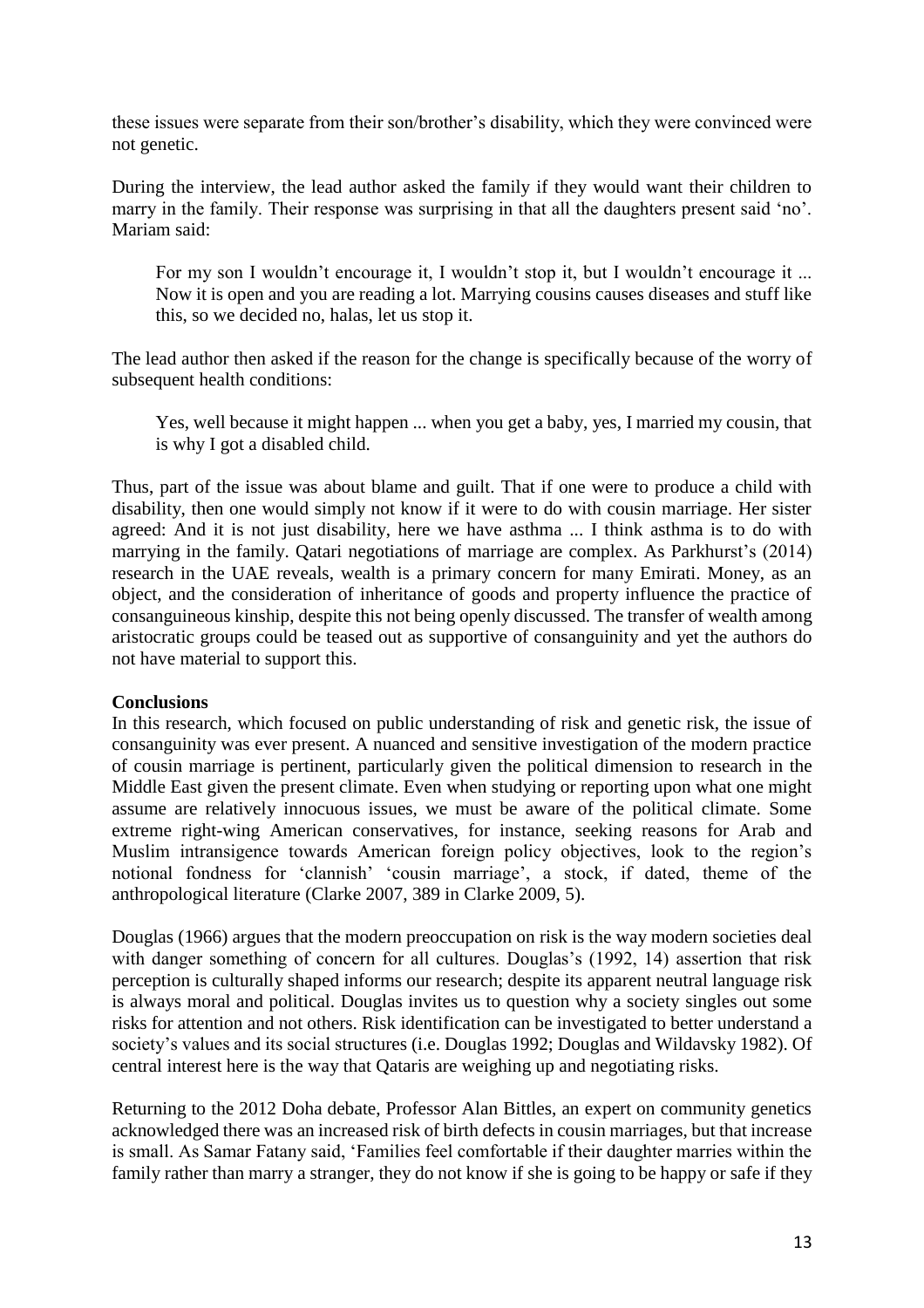know nothing about her husband's background.' The authors would agree that participants were aware of the risk of marrying their children outside of the family and the social risks often outweigh the possible (and intangible) medical risks, at least for the older population. However, amongst the younger population, it appears that marrying in the family may no longer be the desired arrangement. With more opportunities for socialization between the sexes, younger Qataris are increasingly likely to meet and develop relationships. Increased exposure to biomedical discourse, particularly genetics, can alter society. The younger generation may be seizing such information to provide support for marriage partner preference. Alternatively, the younger generation may be more exposed to the discourse of genetic risk through education, premarital screening and the media and, thus, it may be that they are more influenced by it.

### **Acknowledgements**

The authors would like to thank the anonymous reviewers who made very helpful suggestions that enabled the paper to be developed. This paper is derived from research that was conducted with full IRB approval in Qatar. This work was supported by the Qatar National Research Fund (a member of the Qatar Foundation) [grant number, NPRP 4-1204-5-177]. The authors declare that there is no conflict of interest.

Note 1. The scholars of the hadith literature divided the traditions into categories according to the degree of authenticity and reliability. The Qatari Religious Guidance and Advocacy Department referred to this as a 'hadith dha'aaf' (the weak traditions which are not so reliable). The sheikh said that although it has been proved from the medical point of view that marrying first cousins is associated "with the birth of unhealthy children which we do also believe but we have no evidence from Quran and Sunnah and we can't rely on 'hadith dha'aaf'". People do, however, refer to this hadith regularly when they speak about cousin marriage.

### **References**

Al-Fuzae, L., K. C. Aboolbacker, and Q. Al-Saleh. 1998. "Beta-ThalassaemiaMmajor in Kuwait." Journal of Tropical Pediatrics 44: 311312.

Al-Gazali, L. I., H. A. Dawodu, K. Sabarinathan, and M. Varghese. 1995 "The Profile of Major Congenital Abnormalities in the United Arab Emirates (UAE) Population." Journal of Medical Genetics 32: 713.

Al-Ghanim, K. 2010. "Consanguineous Marriage in Qatar: Marriage Selection in a Society in Transition." World Academic Union (World Academic Press), Proceedings of 2010 International Conference on Humanities, Historical, and Social Sciences (CHHSS 2010) Singapore, 2628 February, 2010.

Abdulrazzaq, Y. M., A. Bener, L. I. Al-Gazali, A. I. Al-Khayat, R. Micallef, and T. Gaber. 1997. "A Study of the Possible Deleterious Effects of Consanguinity." Clinical Genetics 51: 167173. Barth, F. 1953. "Principles of Social Organization in Southern Kurdistan." Universitetets Ethnografiske Museum Bulletin no. 7 Brodrene Jorgensen A/S-Boktrykkeri, Oslo.

Beaudevin, C. 2013. "Old Diseases and Contemporary Crisis. Inherited Blood Disorders in the Sultanate of Oman." Anthropology and Medicine 20: 175189.

Bennett, R. L., Arno G. Motulsky, Alan Bittles, Louanne Hudgins, Stefanie Uhrich, Debra Lochner Doyle, Kerry Silvey, C. Ronald Scott, Edith Cheng, Barbara McGillivray, Robert D.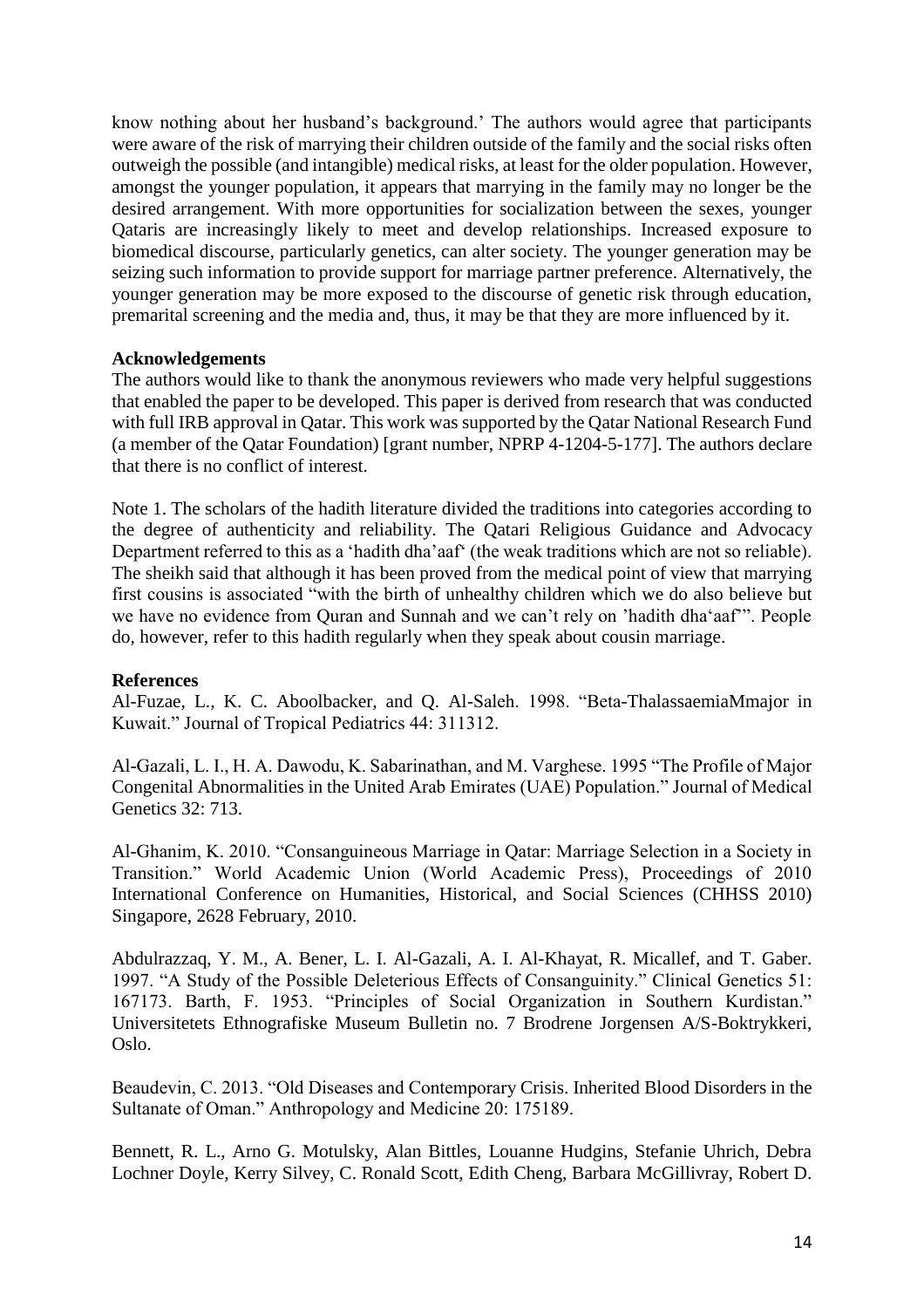Steiner, and Debra Olson. 2002. "Genetic Counseling and Screening of Consanguineous Couples and their Offspring: Recommendations of the National Society of Genetic Counselors." Journal of Genetic Counseling 11 (2): 97119.

Bener, A., and R. Hussain. 2006. "Consanguineous Unions and Child Health in the State of Qatar." Pediatric and Perinatal-Epidemiology 20: 372378.

Bittles, A. H., 1994. "The Role and Significance of Consanguinity as a Demographic Variable." Population and Development Review 20: 561584.

Bittles A. 2011. The global prevalence of consanguinity. http://www.consang.net accessed October 2013.

Bittles, A. H. 2012. Consanguinity in Context. Cambridge University Press: Cambridge, UK.

Bittles, A. H. 2013. "Consanguineous Marriages and Congenital Anomalies." Lancet: ii 382 (9901): 13161317.

Bittles A., and M. L. Black. 2014. "Global Patterns & Tables of Consanguinity." http://consang.net (accessed September 2014).

Bittles, A. H., and E. Makov. 1988. "Inbreeding in Human Populations: An Assessment of Costs." In Human Mating Patterns, edited by C. G. N. Mascie-Taylor and A. J. Boyce, pp. 153167. Cambridge: Cambridge University Press.

Bittles, A. H., W. M. Mason, J. Greene, and N. A. Rao. 1991. "Reproductive Behavior and Health in Consanguineous Marriages." Science 252: 789.

Bourdieu, P. 1966. "The Sentiment of Honour in Kabyle Society." In Honour and Shame: The Values of Mediterranean Society, edited by J. G. Peristiany, 193241. Chicago: University of Chicago Press.

Charsley, K. 2005. "Unhappy Husbands: Masculinity and Migration in Transnational Pakistani Marriages." Journal of the Royal Anthropological Institute 11: 85105.

Clarke, M. 2009. Islam and the New Kinship: Reproductive Technology and the Shariah in Lebanon. Oxford: Berghahn Books. Clarke, M. 2007 "Closeness in the Age of Mechanical Reproduction: Debating Kinship and Biomedicine in Lebanon and the Middle East." Anthropological Quarterly 80: 379402.

Cryer, A. 2005 "First Cousin Marriage: A Public Health Issue?" Bio News 337, http://www.bion ews.org.uk/commentary.lasso?storyid=2843. Douglas, M. 1992. Risk and Blame: Essays in Cultural Theory. London: Routledge.

Douglas, M. 1966. Purity and Danger: An Analysis of the Concepts of Pollution and Taboo. London: Routledge. Douglas, M., and A. Wildavsky. 1982. Risk and Culture: An Essay on the Selection of Technological Dangers. London: Routledge.

El Guindi, F. 2012. "Milk and Blood: Kinship among Muslim Arabs in Qatar." Anthropos 107: 555.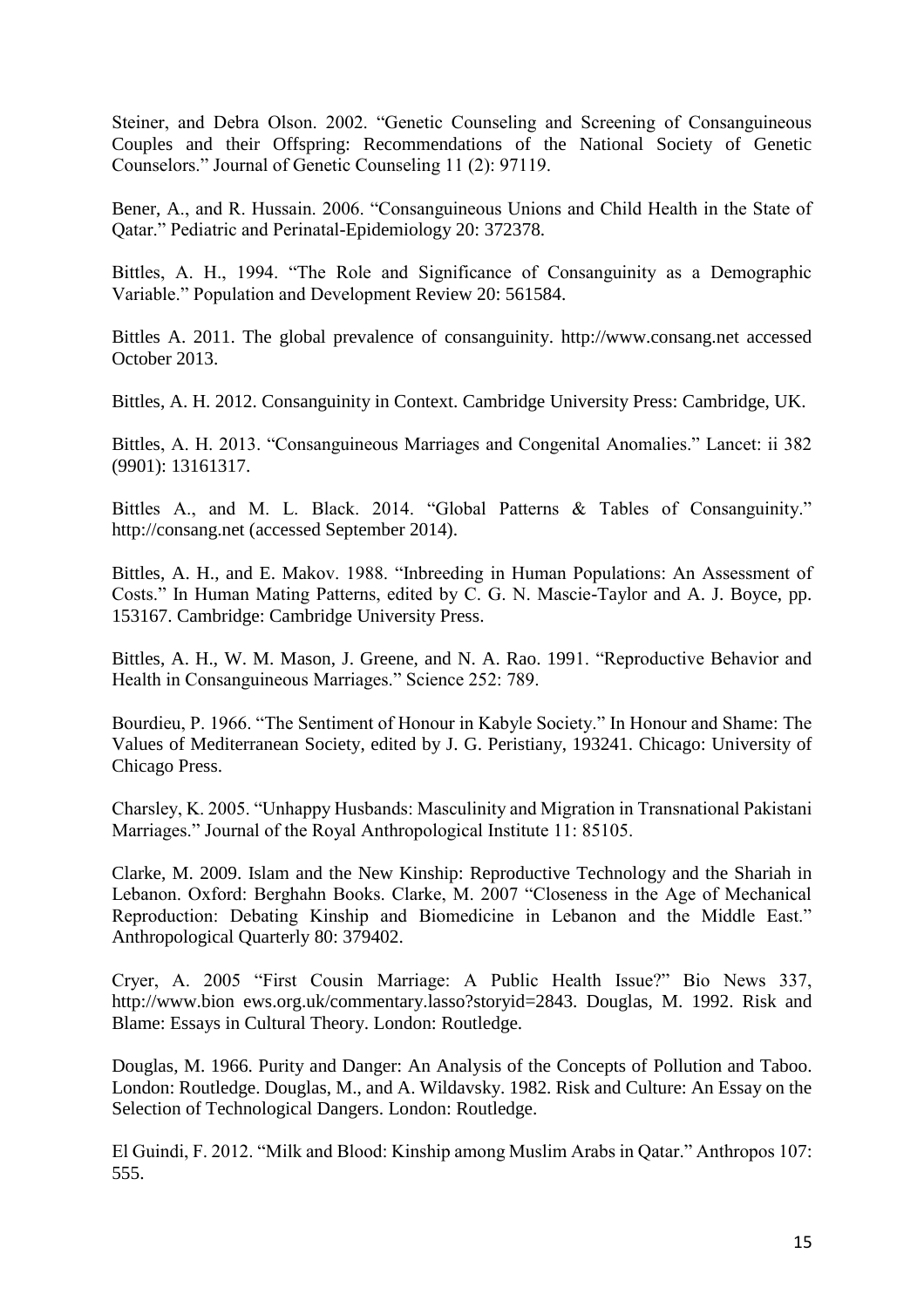El- Hazmi, M. A. F., Al-Swailem, A. R., Warsy, A. S., Al-Swailem, A. M., Sulaimani, R., AlMehari, A. A. 1995. "Consanguinity among Saudi Arabian Population." Journal of Medical Genetics 32: 623626.

El-Shanti, H., A. Saoud, A. A. Saddon, S. M. Leal, S. Chen, K. Lee, and R. Spiegel. 2006. "A Distinct Autosomal Recessive Ataxia Maps to Chromosome 12 in an Inbred Family from Jordan." Brain Development 28: 353357.

Featherstone, K., P. Atkinson, A. Bharadwaj, and A. Clarke. 2006. Risky Relations: Family, Kinship and the New Genetics. Oxford and New York: Berg.

Goffman, E. 1990 [1963].Stigma: Notes on the Management of Spoiled Identity. London: Penguin. Hegab, S. M., and S. A. Al-Mutawa, 1996. "Congenital Hereditary Autosomal Recessive Alacrima." Ophthalmic Genetics 17 (1): 3538.

Holy, L. 1989. Kinship, Honour and Solidarity: Cousin Marriage in the Middle East. Manchester: Manchester University Press.

Hussain, R. 1999. "Community perceptions of reasons for preference for consanguineous marriages in Pakistan." Journal of Biosocial Science 31, 449461.

Inhorn, M. 2009. "Reproductive Disruptions and Assisted Reproductive Technologies in the Muslim World." In Reproductive Disruptions: Gender, Technology, and Biopolitics in the New Millennium, edited by M. Inhorn, 183199. Oxford: Berghahn Books.

Inhorn, M., L. Kobeissi, Z. Nassar, D. Lakkis, and M. Fakih. 2009. "Consanguinity and Family Clustering of Male Factor Infertility in Lebanon." Fertility and Sterility 91: 11041109.

Khlat, M. 1997. Endogamy in the Arab world. In Teebi, A and Faraq, T (eds). Genetic disorders among Arab polulations, 1st edition. New York, Oxford: Oxford University Press pp.6380.

Khlat, M., S. Halabi, A. Khudr, and V. M. Der Kaloustian. 1986. "Perceptions of Consanguineous Marriages and their Genetic Effects among a Sample of Couples from Beirut." American Journal of Medical Genetics 25: 299306.

Ibrahim, S. E., and D. P. Cole. 1978. Saudi Arabian Bedouin: An Assessment of their Needs. The Cairo Papers in Social Science. The American University in Cairo, Cairo, Egypt.

Ottenheimer, M. 1996. Forbidden Relatives. The American Myth of Cousin Marriage. Urbana and Chicago: University of Illinois Press.

Meleis, A. I., and L. Sorrell. 1981. "Arab American Women and their Birth Experiences." MCN 6: 171176.

Modell, B. 1991. "Social and Genetic Implications of Customary Consanguineous Marriage among British Pakistanis. Report of a meeting held at the Ciba Foundation on 15 January 1991." Journal Medical Genetics 28: 720.